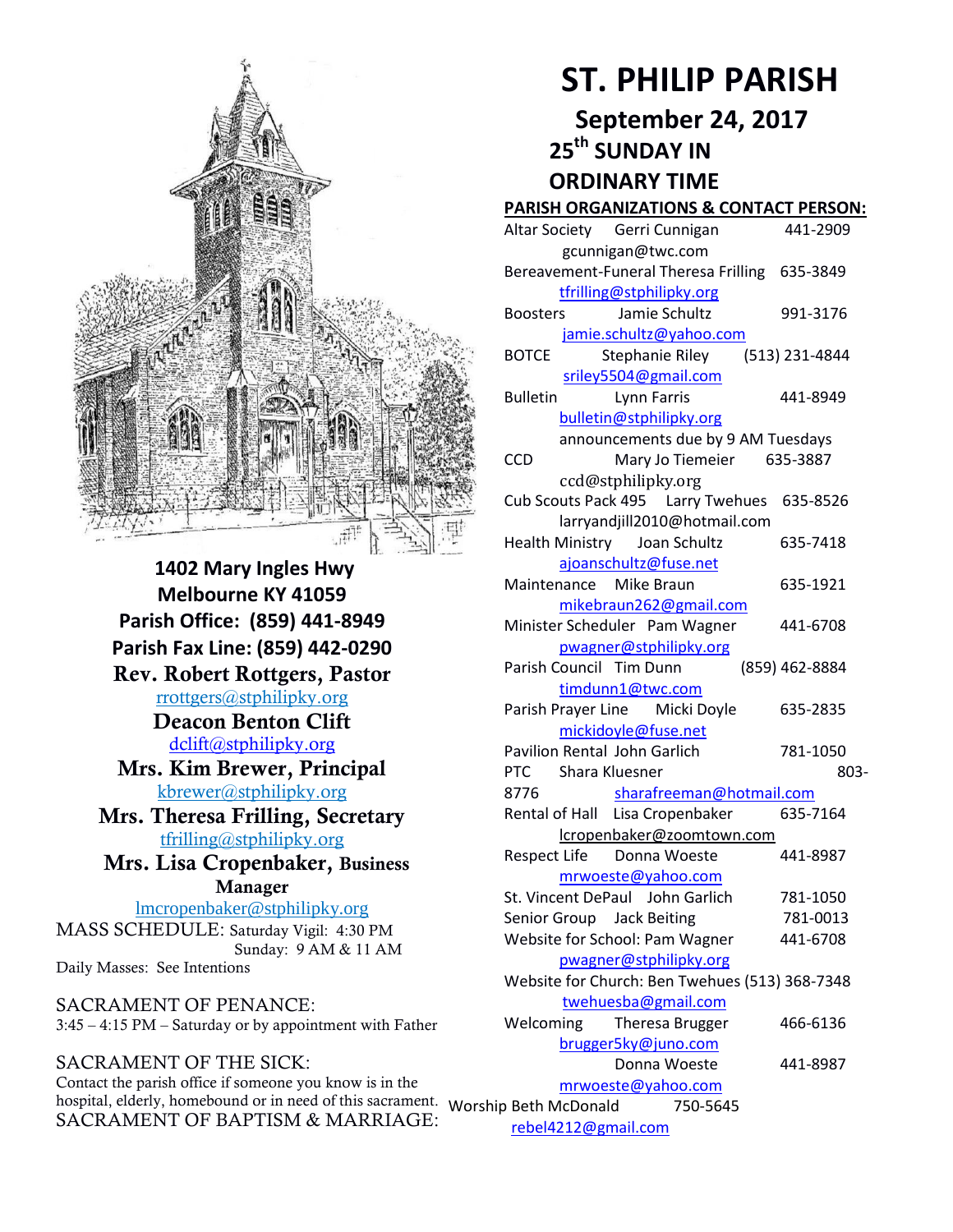# **MASS INTENTIONS:**

# **Sunday, September 24**

4:30 PM Hilda Walter – In Thanksgiving 6:00 PM Special Intention 9 AM Elsie (Walter) Arkenau 11 AM Lou Ann Roth

## **Tuesday, September 26**

7:00 PM Nathan Wolfzorn

#### **Wednesday, September 27**

8:30 AM Living & Deceased of St. Philip Parish

### **Friday, September 29**

8:30 AM Peggy Woeste

#### **Sunday, October 1**

| 4:30 PM | Frank & Vi Geiger                  |
|---------|------------------------------------|
| 9 AM    | Living & Deceased of Altar Society |
| 11 AM   | Ed Lutz                            |

#### **STEWARDSHIP**

Collection from September  $17^{th}$ : \$3,978.25 Utility: \$90.00 - Endowment: \$310.00 Norbert Frilling Fund: \$110.00

# **OTHERS FIRST:** *SEPTEMBER:*

Our charity this month is *Family Promise of Northern*  Kentucky. It is a faith-based collaborative that empowers Northern Kentucky children and their families who are experiencing temporary homelessness. They strive to help them attain sustainable independence. Here are the items they need:

Batteries – bottled water – juice boxes – razors – deodorant – shampoo/conditioner – tissues and underwear (all sizes. As always, please place your donations in the wicker chest in the side vestibule. Thank you.

# **OTHERS FIRST:** *OCTOBER:*

Our charity in October will be for Care Net. More information next week.

# **FLOWERS ON THE ALTAR:**

Flowers on the altar this week are in honor of The Walter Family. (*Happy Birthday, Hilda!)*

## **NO MASS HERE ON OCTOBER 3RD:**

We will not be having the 7:00 p.m. Mass on October  $3^{\text{rd}}$ . There is a pro-life Mass at the Cathedral then.

# **BBHS NEWS:**

#### *HITS FOR CHICKS – BBHS vs. NCC*

Come out and support a great cause! All proceeds go to Chicks & Chucks Breast Cancer Foundation. Join us on Tuesday, September 26th at BBHS gym. Volleyball game will start at 7:30 p.m., local vendors, split the pot, bake sale, food and penny war between our schools. **MUSTANG MANIA:** 7th and 8th grade students are invited to join us on Friday, October 6th from 6:30 - 9:30 to enjoy a night a BBHS! Students will enjoy a night of basketball, volleyball, board games, a movie, pizza and more! Register on our website

[bishopbrossart.org/page/events.](http://www.bishopbrossart.org/page/events) Submit form no later than September 28th to ensure your child receives a tshirt.

## **ALTAR SOCIETY MEMORIAL MASS:**

All members are invited to attend our annual Memorial Mass on Sunday, October  $1<sup>st</sup>$  at 9:00 a.m.

### **HOSEA HOUSE INFORMATION:**

St. Philip's will be hosting a dinner at Hosea House on October 1<sup>st</sup>. We are in need of volunteers to prepare and/or serve that day. We also need volunteers to prepare brownies for dessert. Our volunteers can meet in St. Philip parking lot at 2:00 p.m. Volunteers can carpool to Hosea House. We will be returning to St. Philip no later than 6:00 p.m. Please call Theresa Brugger [\(859-466-6136\)](tel:(859)%20466-6136) if you are able to help in any way. Thanks so much.

# **DIOCESAN PRO-LIFE MASS:**

Bishop Foys invites everyone to the Cathedral on October  $3^{rd}$  at 7:00 p.m. as he celebrates the annual prolife mass. Rosary will be prayed at 6:15 p.m. A reception will be held after Mass at Covington Latin School.

#### **PET BLESSING:**

St. Philip Worship committee will be hosting a pet blessing in recognition of the Feast of St. Francis of Assisi on Wednesday, October  $4<sup>th</sup>$  at 3:00 p.m. Father Bob will be blessing animals in the parking area between the church and school. Animals can be brought up at that time by the family members to receive this special blessing. Animals are not to be brought to school for this event.

### **ROSARY RALLY:**

The Public Square Rosary Rally returns again this year to commemorate the 100th Anniversary of Our Lady of Fatima. Please join us on Saturday, October 14<sup>th</sup> from noon to 1:00 p.m. We will be praying for our country, our world and our families. It will be held this year at Tribute Park, located at the intersection of U.S. 27 and Rt. 10. Park in gravel lot off of Rt. 10 or in Community Center lot.

### **PLEASE NOTE:**

The week of October 9-13, school will close for Fall Break. The parish offices will also be closed that week.